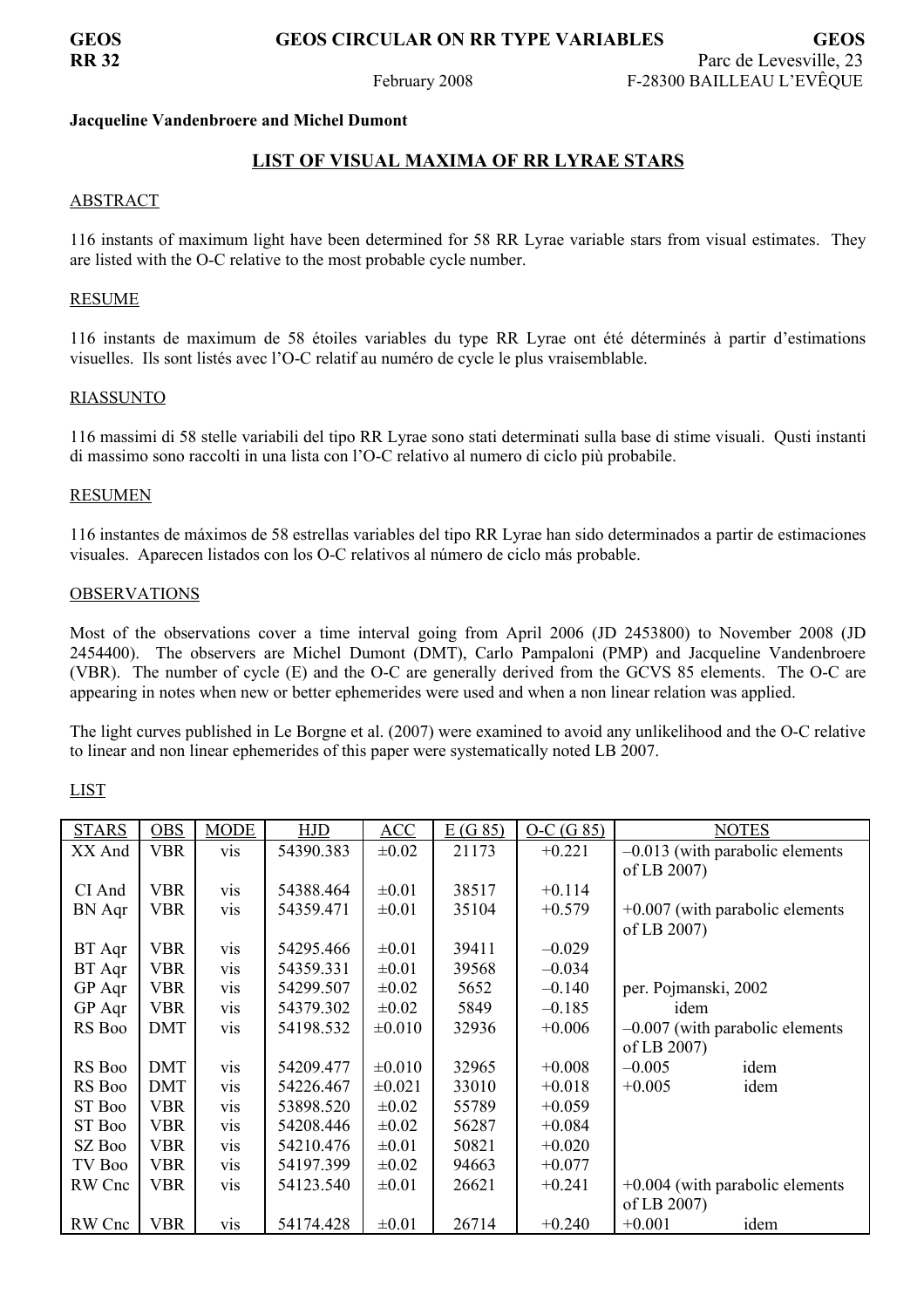# GEOS CIRCULAR RR 32 LIST RR P. 2/4

| <b>STARS</b>  | <b>OBS</b> | <b>MODE</b> | <b>HJD</b> | ACC         | E(G 85) | $O-C(G 85)$ | <b>NOTES</b>                      |
|---------------|------------|-------------|------------|-------------|---------|-------------|-----------------------------------|
| AQ Cnc        | <b>VBR</b> | vis         | 54199.358  | $\pm 0.01$  | 38646   | $-0.063$    |                                   |
| EZ Cnc        | <b>VBR</b> | vis         | 54195.378  | $\pm 0.01$  | 14808   | $-0.045$    |                                   |
| RU CVn        | <b>VBR</b> | vis         | 54123.619  | $\pm 0.01$  | 34261   | $+0.208$    |                                   |
| SS CVn        | <b>VBR</b> | vis         | 54203.390  | $\pm 0.01$  | 30470   | $+0.150$    |                                   |
| SS CVn        | <b>VBR</b> | vis         | 54210.567  | $\pm 0.01$  | 30485   | $+0.149$    |                                   |
| ST CVn        | <b>VBR</b> | vis         | 54172.508  | $\pm 0.01$  | 41883   | $+0.649$    |                                   |
| ST CVn        | <b>VBR</b> | vis         | 54205.414  | ±0.001      | 41983   | $+0.651$    |                                   |
| UZ CVn        | <b>VBR</b> | vis         | 54208.436  | $\pm 0.02$  | 39813   | $+0.225$    |                                   |
| UZ CVn        | <b>VBR</b> | vis         | 54210.541  | $\pm 0.02$  | 39816   | $+0.236$    |                                   |
| BN CVn        | <b>VBR</b> | vis         | 53407.462  | $\pm 0.01$  | 12004   | $+0.040$    | eph. JBAA, 1991, 101, 3           |
| IU Cas        | <b>VBR</b> | vis         | 54390.384  | $\pm 0.01$  | 39486   | $+0.533$    |                                   |
| RZ Cep        | <b>VBR</b> | vis         | 52426.541  | $\pm 0.02$  | 31720   | $-0.331$    |                                   |
|               | <b>VBR</b> | vis         | 52452.519  | $\pm 0.02$  | 31804   | $-0.282$    |                                   |
| RZ Cep        |            |             | 53300.454  | $\pm 0.02$  | 34551   | $-0.306$    |                                   |
| RZ Cep        | <b>VBR</b> | vis         |            | $\pm 0.02$  |         |             |                                   |
| RZ Cep        | <b>VBR</b> | vis         | 53340.245  |             | 34680   | $-0.335$    |                                   |
| RZ Cep        | <b>VBR</b> | vis         | 53349.359  | $\pm 0.02$  | 34710   | $-0.482$    |                                   |
| RZ Cep        | <b>VBR</b> | vis         | 53359.230  | $\pm 0.02$  | 34742   | $-0.489$    |                                   |
| RZ Cep        | <b>VBR</b> | vis         | 53383.309  | $\pm 0.02$  | 34820   | $-0.487$    |                                   |
| RZ Cep        | <b>VBR</b> | vis         | 53564.472  | $\pm 0.02$  | 35407   | $-0.522$    |                                   |
| RZ Cep        | <b>VBR</b> | vis         | 53569.425  | $\pm 0.02$  | 35423   | $-0.508$    |                                   |
| RZ Cep        | <b>VBR</b> | vis         | 53611.399  | $\pm 0.02$  | 35559   | $-0.516$    |                                   |
| RZ Cep        | <b>VBR</b> | vis         | 54296.555  | $\pm 0.02$  | 37779   | $-0.641$    |                                   |
| RZ Cep        | <b>VBR</b> | vis         | 54306.443  | $\pm 0.02$  | 37811   | $-0.631$    |                                   |
| RZ Cep        | <b>VBR</b> | vis         | 54348.411  | $\pm 0.02$  | 37947   | $-0.644$    |                                   |
| RZ Cep        | <b>DMT</b> | vis         | 54357.405  | ±0.017      | 37976   | $-0.602$    |                                   |
| RZ Cep        | <b>DMT</b> | vis         | 54394.435  | ±0.014      | 38096   | $-0.614$    |                                   |
| S Com         | <b>VBR</b> | vis         | 54172.526  | $\pm 0.01$  | 23045   | $-0.098$    | $+0.003$ (with parabolic elements |
|               |            |             |            |             |         |             | of LB 2007)                       |
| S Com         | <b>VBR</b> | vis         | 54202.432  | $\pm 0.01$  | 23096   | $-0.108$    | $-0.066$<br>idem                  |
| RY Com        | <b>VBR</b> | vis         | 54211.369  | $\pm 0.01$  | 31160   | $-0.016$    |                                   |
| TV CrB        | <b>VBR</b> | vis         | 54211.581  | $\pm 0.01$  | 38646   | $+0.032$    | $+0.005$ (with parabolic elements |
|               |            |             |            |             |         |             | of LB 2007)                       |
| UY Cyg        | <b>VBR</b> | vis         | 54306.477  | $\pm 0.01$  | 56844   | $+0.047$    | $+0.002$ (LB 2007)                |
| UY Cyg        | <b>VBR</b> | vis         | 54324.428  | $\pm 0.01$  | 56876   | $+0.056$    | $+0.010$<br>idem                  |
| XZ Cyg        | <b>VBR</b> | vis         | 54348.482  | $\pm 0.01$  | 21911   | $-1.822$    |                                   |
| XZ Cyg        | <b>VBR</b> | vis         | 54356.399  | $\pm 0.01$  | 21928   | $-1.839$    |                                   |
| DM Cyg        | <b>VBR</b> | vis         | 54296.568  | $\pm 0.01$  | 27900   | $+0.068$    | $+0.006$ (with parabolic elements |
|               |            |             |            |             |         |             | of LB 2007)                       |
| DM Cyg        | <b>VBR</b> | vis         | 54299.500  | $\pm 0.01$  | 27907   | $+0.061$    | $-0.001$<br>idem                  |
| <b>BC</b> Dra | <b>VBR</b> | vis         | 54300.466  | $\pm 0.01$  | 16707   | $+0.067$    |                                   |
| <b>BC</b> Dra | <b>VBR</b> | vis         | 54359.479  | $\pm 0.02$  | 16789   | $+0.075$    |                                   |
| RR Gem        | <b>VBR</b> | vis         | 54192.368  | $\pm 0.01$  | 32306   | $-0.353$    |                                   |
| SZ Hya        | <b>VBR</b> | vis         | 54198.347  | $\pm 0.02$  | 25164   | $-0.178$    |                                   |
| SZ Hya        | <b>VBR</b> | vis         | 54205.349  | $\pm 0.02$  | 25177   | $-0.160$    |                                   |
| SS Leo        | <b>VBR</b> | vis         | 54202.404  | $\pm 0.02$  | 19831   | $-0.035$    |                                   |
| SS Leo        | <b>VBR</b> | vis         | 54207.408  | $\pm 0.02$  | 19839   | $-0.042$    |                                   |
| ST Leo        | <b>VBR</b> | vis         | 54198.387  | $\pm 0.01$  | 54971   | $-0.006$    | $+0.008$ (LB 2007)                |
| AA Leo        | <b>VBR</b> | vis         | 54198.404  | $\pm 0.01$  | 24391   | $-0.062$    | idem<br>$+0.001$                  |
| AA Leo        | <b>VBR</b> | vis         | 54207.380  | $\pm 0.01$  | 24406   | $-0.066$    | $-0.003$<br>idem                  |
| X LMi         | <b>VBR</b> | vis         | 54198.419  | $\pm 0.02$  | 21917   | $+0.186$    |                                   |
| TW Lyn        | <b>VBR</b> | vis         | 54152.303  | ±0.015      | 18947   | $+0.044$    | $-0.004$ (LB 2007)                |
| TW Lyn        | <b>VBR</b> | vis         | 54203.400  | ±0.015      | 19053   | $+0.063$    | $+0.015$<br>idem                  |
| RR Lyr        | <b>PMP</b> | vis         | 54233.485  | ±0.007      | 19953   | $-0.647$    |                                   |
| RR Lyr        | <b>PMP</b> | vis         | 54241.419  | ±0.006      | 19967   | $-0.649$    |                                   |
| RR Lyr        | <b>PMP</b> | vis         | 54288.468  | $\pm 0.008$ | 20050   | $-0.650$    |                                   |
| RR Lyr        | <b>PMP</b> | vis         | 54292.436  | $\pm 0.007$ | 20057   | $-0.650$    |                                   |
| RR Lyr        | <b>DMT</b> | vis         | 54309.464  | ±0.017      | 20087   | $-0.628$    |                                   |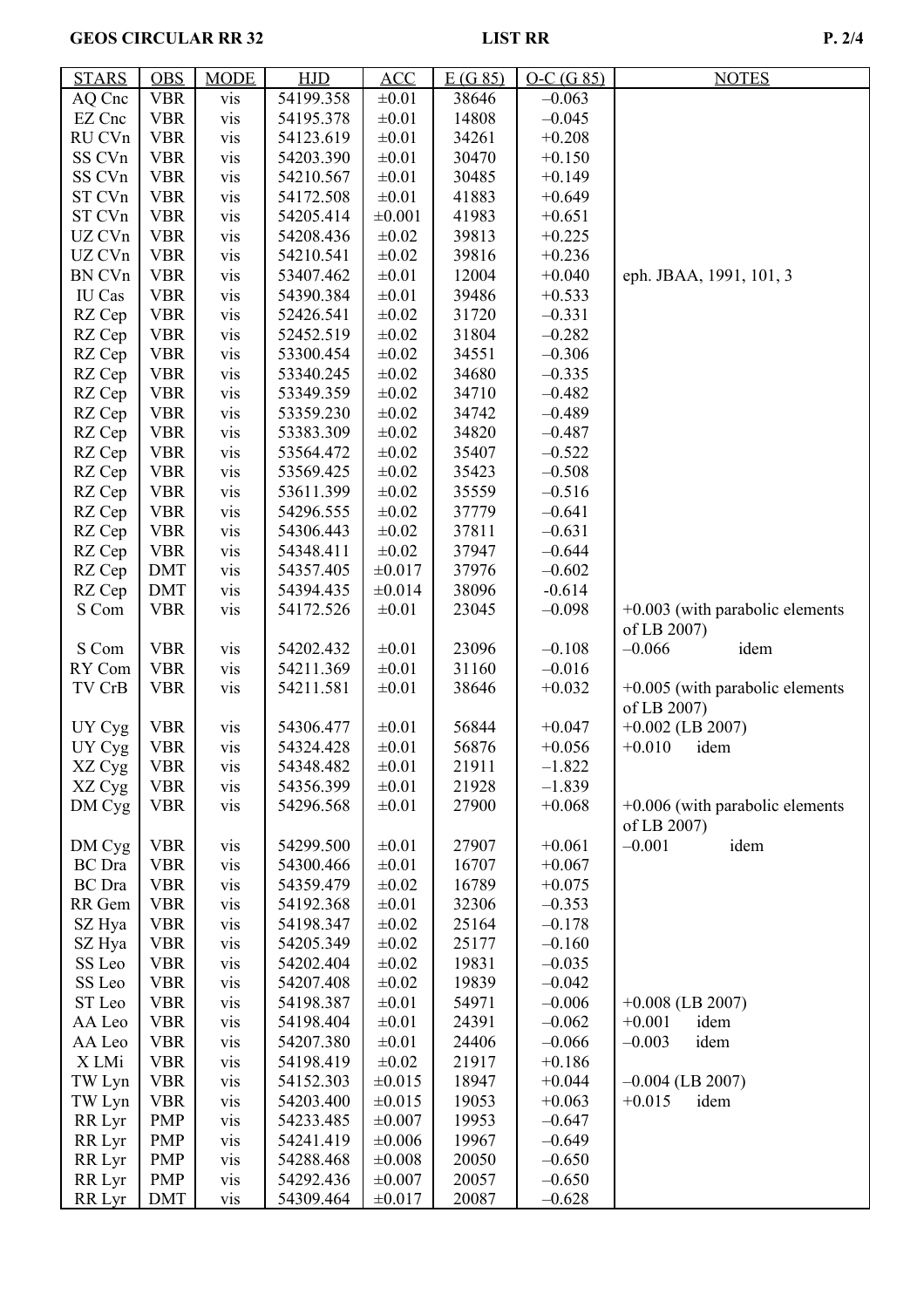**GEOS CIRCULAR RR 32** LIST RR P. 3/4

| <b>STARS</b>  | <b>OBS</b> | <b>MODE</b>      | <b>HJD</b> | ACC         | E(G85) | $O-C(G 85)$ | <b>NOTES</b>                      |
|---------------|------------|------------------|------------|-------------|--------|-------------|-----------------------------------|
| RR Lyr        | <b>DMT</b> | vis              | 54313.421  | ±0.014      | 20094  | $-0.639$    |                                   |
| RR Lyr        | DMT        | vis              | 54317.398  | ±0.010      | 20101  | $-0.630$    |                                   |
| RR Lyr        | <b>DMT</b> | vis              | 54317.405  | ±0.017      | 20101  | $-0.623$    |                                   |
| RR Lyr        | <b>DMT</b> | vis              | 54326.457  | ±0.010      | 20117  | $-0.641$    |                                   |
| RR Lyr        | <b>DMT</b> | vis              | 54330.452  | ±0.013      | 20124  | $-0.614$    |                                   |
| RR Lyr        | <b>DMT</b> | vis              | 54355.369  | ±0.008      | 20168  | $-0.639$    |                                   |
| RR Lyr        | <b>PMP</b> | vis              | 54355.374  | ±0.007      | 20168  | $-0.634$    |                                   |
| RR Lyr        | <b>DMT</b> | vis              | 54393.395  | $\pm 0.008$ | 20235  | $-0.593$    |                                   |
| RR Lyr        | <b>DMT</b> | vis              | 54397.314  | ±0.008      | 20242  | $-0.642$    |                                   |
| CN Lyr        | <b>VBR</b> | vis              | 54299.474  | $\pm 0.01$  | 23854  | $+0.026$    | $+0.007$ (LB 2007)                |
| CN Lyr        | <b>VBR</b> | vis              | 54348.432  | $\pm 0.01$  | 23973  | $+0.030$    | $+0.011$<br>idem                  |
| VV Peg        | <b>VBR</b> | vis              | 54295.510  | $\pm 0.01$  | 30521  | $-0.027$    | $+0.050$<br>idem                  |
| <b>VV Peg</b> | <b>VBR</b> | vis              | 54296.498  | $\pm 0.01$  | 30523  | $-0.015$    | idem<br>$+0.061$                  |
| AO Peg        | <b>VBR</b> | vis              | 54357.355  | $\pm 0.01$  | 52706  | $+0.044$    | idem<br>$+0.008$                  |
| BT Peg        | <b>VBR</b> | vis              | 54348.499  | $\pm 0.01$  | 32134  | $+0.082$    |                                   |
| DH Peg        | <b>VBR</b> | vis              | 54299.469  | $\pm 0.02$  | 38495  | $+0.025$    |                                   |
| DH Peg        | <b>VBR</b> | vis              | 54300.476  | $\pm 0.02$  | 38499  | $+0.010$    |                                   |
| DH Peg        | <b>VBR</b> | vis              | 54348.529  | $\pm 0.02$  | 38687  | $+0.027$    |                                   |
| ET Peg        | <b>VBR</b> | vis              | 54379.380  | $\pm 0.01$  | 31385  | $-0.033$    |                                   |
| ET Peg        | <b>VBR</b> | vis              | 54380.351  | $\pm 0.01$  | 31387  | $-0.042$    |                                   |
| RY Psc        | <b>VBR</b> | vis              | 54000.513  | $\pm 0.02$  | 21368  | $+0.510$    | $+0.052$ (with parabolic elements |
|               |            |                  |            |             |        |             | of LB 2007)                       |
| RY Psc        | <b>VBR</b> | vis              | 54390.370  | $\pm 0.01$  | 22104  | $+0.500$    | $+0.024$<br>idem                  |
| <b>BH</b> Ser | <b>VBR</b> | vis              | 54210.566  | $\pm 0.01$  | 29290  | $+0.090$    |                                   |
| DF Ser        | <b>VBR</b> | vis              | 54206.465  | $\pm 0.01$  | 55963  | $+0.083$    | $-0.000$ (LB 2007)                |
| DF Ser        | <b>VBR</b> | vis              | 54213.486  | $\pm 0.01$  | 55979  | $+0.099$    | $+0.016$<br>idem                  |
| T Sex         | <b>VBR</b> | vis              | 54124.436  | $\pm 0.02$  | 39237  | $-0.039$    |                                   |
| T Sex         | <b>VBR</b> | vis              | 54152.353  | $\pm 0.01$  | 39323  | $-0.046$    |                                   |
| T Sex         | <b>VBR</b> | vis              | 54202.360  | $\pm 0.01$  | 39477  | $-0.043$    |                                   |
| U Tri         | <b>VBR</b> | vis              | 54380.406  | $\pm 0.01$  | 78882  | $-0.033$    |                                   |
| U Tri         | <b>VBR</b> | vis              | 54388.461  | $\pm 0.01$  | 78900  | $-0.028$    |                                   |
| RV UMa        | <b>VBR</b> | vis              | 54205.607  | $\pm 0.01$  | 19506  | $+0.118$    |                                   |
| SX UMa        | <b>VBR</b> | vis              | 53895.488  | $\pm 0.01$  | 28608  | $+0.129$    |                                   |
| EX UMa        | <b>VBR</b> | vis              | 54208.451  | $\pm 0.02$  | 9571   | $+0.020$    | eph. IBVS 4241                    |
| KT UMa        | <b>VBR</b> | V <sub>1</sub> S | 53858.490  | $\pm 0.02$  | 7640   | $+0.008$    | eph. IBVS 4815                    |
| KT UMa        | <b>VBR</b> | vis              | 54198.486  | $\pm 0.02$  | 8182   | $+0.007$    | idem                              |
| ST Vir        | <b>VBR</b> | vis              | 54205.401  | $\pm 0.01$  | 32785  | $+0.031$    |                                   |
| ST Vir        | <b>VBR</b> | vis              | 54207.451  | $\pm 0.01$  | 32790  | $+0.027$    |                                   |
| UU Vir        | <b>VBR</b> | vis              | 54199.374  | ±0.015      | 26076  | $-0.003$    | $+0.011$ (LB 2007)                |
| UU Vir        | <b>VBR</b> | vis              | 54207.460  | ±0.015      | 26093  | $-0.002$    | $+0.011$<br>idem                  |
| AT Vir        | <b>VBR</b> | vis              | 54202.505  | $\pm 0.01$  | 27623  | $+0.260$    | $-0.009$ (with parabolic elements |
|               |            |                  |            |             |        |             | of LB 2007)                       |
| AT Vir        | <b>VBR</b> | vis              | 54210.401  | $\pm 0.01$  | 27638  | $+0.269$    | $+0.000$<br>idem                  |
| AV Vir        | <b>VBR</b> | vis              | 54206.436  | $\pm 0.02$  | 19388  | $+0.001$    | $-0.016$ (LB 2007)                |
| <b>BB</b> Vir | <b>VBR</b> | vis              | 54211.429  | $\pm 0.01$  | 30986  | $+0.257$    | $+0.007$ (with parabolic elements |
|               |            |                  |            |             |        |             | of LB 2007)                       |
| FK Vul        | <b>VBR</b> | vis              | 53919.501  | $\pm 0.01$  | 41108  | $+0.031$    |                                   |
| FK Vul        | <b>VBR</b> | vis              | 53999.385  | $\pm 0.01$  | 41292  | $+0.050$    |                                   |
| FK Vul        | <b>VBR</b> | vis              | 54381.355  | $\pm 0.01$  | 42172  | $+0.053$    |                                   |

Note : DG Boo (NSV 7020) is reported as the following of a close pair of stars in Diethelm and Moser (1995) where its RRab type is disclosed (reference of its entry in the variable stars catalogue). In fact, the true variable is the other star of the pair. I have observed with a lot of difficulties 10 times of "maxima" of the constant star and I have published in Vandenbroere (1998) three of them and two other ones in the internal NC 1069. All those times are sparse covering the minimum phases of the true DG Boo by the comparison process and they are all to be discarded.